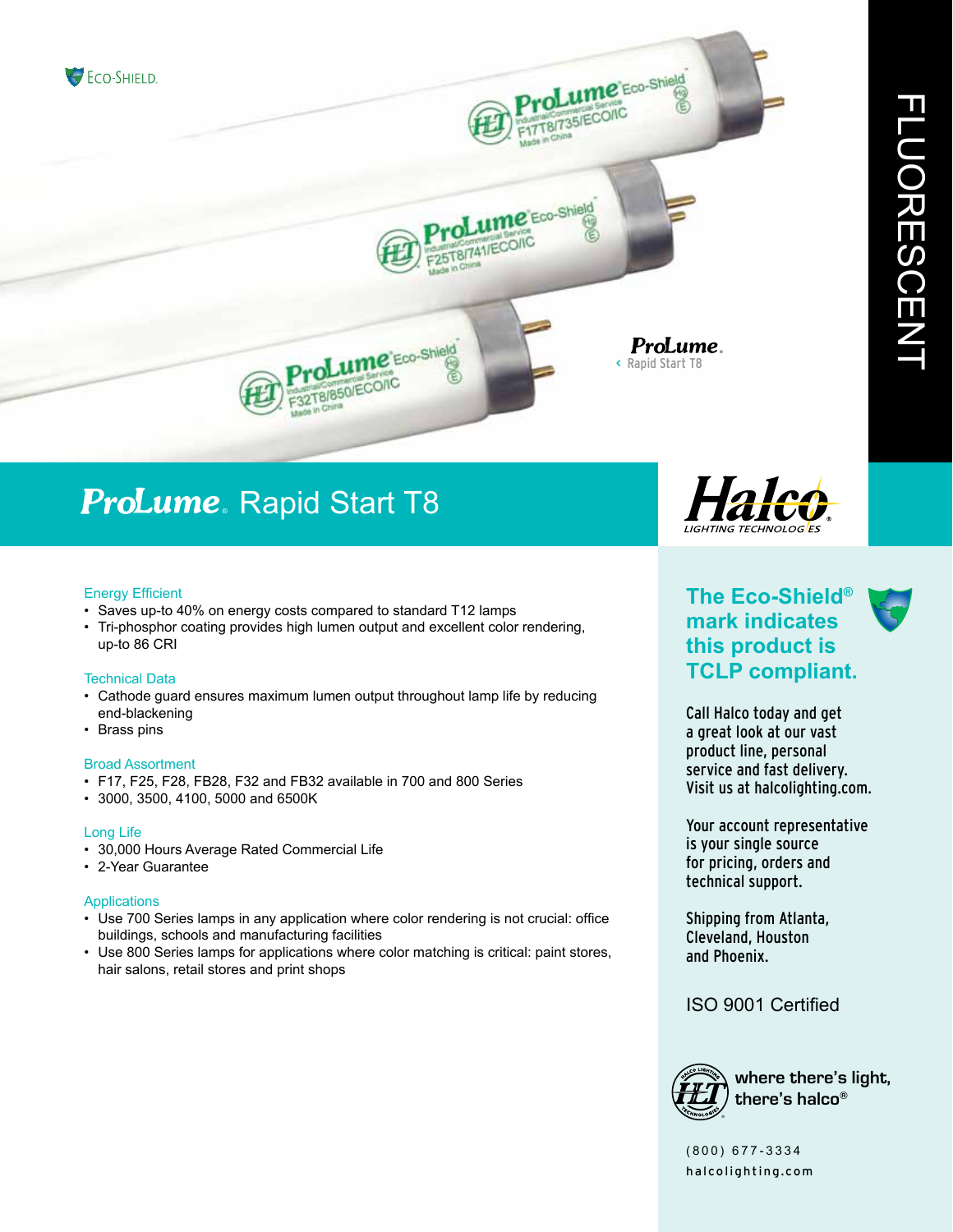# P**roLume**. Rapid Start T8



|      | Bulb | Type Watts Base    |               | Product # | <b>Product Code</b>   | Description                          | Pkg/Qty | Color<br><b>Temp</b> | CRI | Initial<br>Lumens | Mean<br>Lumens | Avg Rated<br>Life | Commercial<br>Life** | Nom<br>Length (in) |
|------|------|--------------------|---------------|-----------|-----------------------|--------------------------------------|---------|----------------------|-----|-------------------|----------------|-------------------|----------------------|--------------------|
|      |      | <b>RAPID START</b> |               |           |                       |                                      |         |                      |     |                   |                |                   |                      |                    |
| T8   |      | 17                 | Bi-Pin        | 30101     | F17T8/730/EC0/IC      | 730 Phosphor Eco-Shield®             | 25      | 3000                 | 78  | 1350              | 1280           | 24000             | 30000                | 24"                |
| T8   |      | 17                 | <b>Bi-Pin</b> | 30102     | F17T8/735/EC0/IC      | 735 Phosphor Eco-Shield®             | 25      | 3500                 | 78  | 1350              | 1280           | 24000             | 30000                | 24"                |
| T8   |      | 17                 | <b>Bi-Pin</b> | 109324    | F17T8/741/ECO         | 741 Phosphor Eco-Shield®             | 25      | 4100                 | 78  | 1350              | 1280           | 24000             | 30000                | 24"                |
| T8   |      | 17                 | <b>Bi-Pin</b> | 30103     | F17T8/741/ECO/IC      | 741 Phosphor Eco-Shield <sup>®</sup> | 25      | 4100                 | 78  | 1350              | 1280           | 24000             | 30000                | 24"                |
| T8   |      | 17                 | <b>Bi-Pin</b> | 109326    | F17T8/750/EC0         | 750 Phosphor Eco-Shield®             | 25      | 5000                 | 78  | 1350              | 1280           | 24000             | 30000                | 24"                |
| T8   |      | 17                 | <b>Bi-Pin</b> | 30104     | F17T8/750/EC0/IC      | 750 Phosphor Eco-Shield®             | 25      | 5000                 | 78  | 1350              | 1280           | 24000             | 30000                | 24"                |
| T8   |      | 17                 | Bi-Pin        | 30105     | F17T8/830/EC0/IC      | 830 Phosphor Eco-Shield®             | 25      | 3000                 | 86  | 1400              | 1330           | 24000             | 30000                | 24"                |
| T8   |      | 17                 | <b>Bi-Pin</b> | 109802    | F17T8/835/ECO         | 835 Phosphor Eco-Shield <sup>®</sup> | 25      | 3500                 | 86  | 1400              | 1330           | 24000             | 30000                | 24"                |
| T8   |      | 17                 | <b>Bi-Pin</b> | 30112     | F17T8/835/EC0/IC      | 835 Phosphor Eco-Shield®             | 25      | 3500                 | 86  | 1400              | 1330           | 24000             | 30000                | 24"                |
| T8   |      | 17                 | <b>Bi-Pin</b> | 109804    | F17/T8/841/ECO        | 841 Phosphor Eco-Shield®             | 25      | 4100                 | 86  | 1400              | 1330           | 24000             | 30000                | 24"                |
| T8   |      | 17                 | <b>Bi-Pin</b> | 30106     | F17T8/841/ECO/IC      | 841 Phosphor Eco-Shield®             | 25      | 4100                 | 86  | 1400              | 1330           | 24000             | 30000                | 24"                |
| T8   |      | 17                 | <b>Bi-Pin</b> | 30113     | F17T8/850/EC0/IC      | 850 Phosphor Eco-Shield®             | 25      | 5000                 | 86  | 1400              | 1330           | 24000             | 30000                | 24"                |
| T8   |      | 25                 | <b>Bi-Pin</b> | 30140     | F25T8/730/EC0/IC      | 730 Phosphor Eco-Shield®             | 25      | 3000                 | 78  | 2150              | 2050           | 24000             | 30000                | 36"                |
| T8   |      | 25                 | <b>Bi-Pin</b> | 109342    | F25T8/735/EC0         | 735 Phosphor Eco-Shield®             | 25      | 3500                 | 78  | 2150              | 2050           | 24000             | 30000                | 36"                |
| T8   |      | 25                 | <b>Bi-Pin</b> | 30107     | F25T8/735/EC0/IC      | 735 Phosphor Eco-Shield®             | 25      | 3500                 | 78  | 2150              | 2050           | 24000             | 30000                | 36"                |
| T8   |      | 25                 | <b>Bi-Pin</b> | 109344    | F25T8/741/ECO         | 741 Phosphor Eco-Shield®             | 25      | 4100                 | 78  | 2150              | 2050           | 24000             | 30000                | 36"                |
| T8   |      | 25                 | <b>Bi-Pin</b> | 30108     | F25T8/741/ECO/IC      | 741 Phosphor Eco-Shield®             | 25      | 4100                 | 78  | 2150              | 2050           | 24000             | 30000                | 36"                |
| T8   |      | 25                 | <b>Bi-Pin</b> | 109346    | F25T8/750/EC0         | 750 Phosphor Eco-Shield®             | 25      | 5000                 | 78  | 2150              | 2050           | 24000             | 30000                | 36"                |
| T8   |      | 25                 | <b>Bi-Pin</b> | 30141     | F25T8/750/EC0/IC      | 750 Phosphor Eco-Shield®             | 25      | 5000                 | 78  | 2150              | 2050           | 24000             | 30000                | 36"                |
| T8   |      | 25                 | <b>Bi-Pin</b> | 30109     | F25T8/830/EC0/IC      | 830 Phosphor Eco-Shield®             | 25      | 3000                 | 86  | 2250              | 2140           | 24000             | 30000                | 36"                |
| T8   |      | 25                 | Bi-Pin        | 30110     | F25T8/835/EC0/IC      | 835 Phosphor Eco-Shield®             | 25      | 3500                 | 86  | 2250              | 2140           | 24000             | 30000                | 36"                |
| T8   |      | 25                 | <b>Bi-Pin</b> | 30111     | F25T8/841/EC0/IC      | 841 Phosphor Eco-Shield®             | 25      | 4100                 | 86  | 2250              | 2140           | 24000             | 30000                | 36"                |
| O 78 |      | 25                 | <b>Bi-Pin</b> | 35162^    | F25T8ES/830/EC0       | 830 Phosphor Eco-Shield®             | 25      | 3000                 | 86  | 2500              | 2380           | 24000             | 30000                | 48"                |
| O 78 |      | 25                 | <b>Bi-Pin</b> | 35163^    | F25T8ES/835/ECO       | 835 Phosphor Eco-Shield®             | 25      | 3500                 | 86  | 2500              | 2380           | 24000             | 30000                | 48"                |
| O 78 |      | 25                 | <b>Bi-Pin</b> | 35164^    | F25T8ES/841/EC0       | 841 Phosphor Eco-Shield®             | 25      | 4100                 | 86  | 2500              | 2380           | 24000             | 30000                | 48"                |
| O 78 |      | 25                 | Bi-Pin        | 35165^    | F25T8ES/850/ECO       | 850 Phosphor Eco-Shield®             | 25      | 5000                 | 86  | 2500              | 2380           | 24000             | 30000                | 48"                |
| T8   |      | 28                 | Bi-Pin        | 30158     | F28T8/830/EC0/IC      | 830 Phosphor Eco-Shield®             | 25      | 3000                 | 86  | 2800              | 2660           | 24000             | 30000                | 48"                |
| T8   |      | 28                 | <b>Bi-Pin</b> | 109364    | F28T8/835/EC0/IC      | 835 Phosphor Eco-Shield®             | 25      | 3500                 | 86  | 2800              | 2660           | 24000             | 30000                | 48"                |
| T8   |      | 28                 | <b>Bi-Pin</b> | 109366    | F28T8/841/ECO         | 841 Phosphor Eco-Shield <sup>®</sup> | 25      | 4100                 | 85  | 2800              | 2660           | 24000             | 30000                | 48"                |
| T8   |      | 28                 | <b>Bi-Pin</b> | 30156     | F28T8/841/ECO/IC      | 841 Phosphor Eco-Shield®             | 25      | 4100                 | 86  | 2800              | 2660           | 24000             | 30000                | 48"                |
| T8   |      | 28                 | Bi-Pin        | 109368    | F28T8/850/EC0         | 850 Phosphor Eco-Shield®             | 25      | 4100                 | 85  | 2800              | 2660           | 24000             | 30000                | 48"                |
| T8   |      | 28                 | <b>Bi-Pin</b> | 30157     | F28T8/850/EC0/IC      | 850 Phosphor Eco-Shield®             | 25      | 5000                 | 86  | 2800              | 2660           | 24000             | 30000                | 48"                |
| T8   |      | 32                 | <b>Bi-Pin</b> | 109412    | F32T8/730/EC0         | 730 Phosphor Eco-Shield®             | 25      | 3000                 | 78  | 2850              | 2700           | 24000             | 30000                | 48"                |
| T8   |      | 32                 | <b>Bi-Pin</b> | 30150     | F32T8/730/EC0/IC      | 730 Phosphor Eco-Shield®             | 25      | 3000                 | 78  | 2850              | 2700           | 24000             | 30000                | 48"                |
| T8   |      | 32                 | <b>Bi-Pin</b> | 30151     | F32T8/735/EC0/IC      | 735 Phosphor Eco-Shield®             | 25      | 3500                 | 78  | 2850              | 2700           | 24000             | 30000                | 48"                |
| T8   |      | 32                 | <b>Bi-Pin</b> | 30152     | F32T8/741/EC0/IC      | 741 Phosphor Eco-Shield®             | 25      | 4100                 | 78  | 2850              | 2700           | 24000             | 30000                | 48"                |
| T8   |      | 32                 | <b>Bi-Pin</b> | 30153     | F32T8/750/EC0/IC      | 750 Phosphor Eco-Shield®             | 25      | 5000                 | 78  | 2850              | 2700           | 24000             | 30000                | 48"                |
| T8   |      | 32                 | <b>Bi-Pin</b> | 109424    | F32T8/765/EC0         | 765 Phosphor Eco-Shield®             | 25      | 6500                 | 78  | 2850              | 2700           | 24000             | 30000                | 48"                |
| T8   |      | 32                 | Bi-Pin        | 30154     | F32T8/765/EC0/IC      | 765 Phosphor Eco-Shield®             | 25      | 6500                 | 78  | 2850              | 2700           | 24000             | 30000                | 48″                |
| T8   |      | 32                 | Bi-Pin        | 109398    | F32T8/830/EC0         | 830 Phosphor Eco-Shield®             | 25      | 3000                 | 85  | 3050              | 2900           | 24000             | 30000                | 48"                |
| T8   |      | 32                 | <b>Bi-Pin</b> | 35150     | F32T8/830/EC0/IC      | 830 Phosphor Eco-Shield®             | 25      | 3000                 | 86  | 3050              | 2900           | 24000             | 30000                | 48"                |
| T8   |      | 32                 | Bi-Pin        | 109400    | F32T8/835/EC0         | 835 Phosphor Eco-Shield®             | 25      | 3500                 | 86  | 3050              | 2900           | 24000             | 30000                | 48"                |
| T8   |      | 32                 | <b>Bi-Pin</b> | 35151     | F32T8/835/EC0/IC      | 835 Phosphor Eco-Shield®             | 25      | 3500                 | 86  | 3050              | 2900           | 24000             | 30000                | 48"                |
| T8   |      | 32                 | <b>Bi-Pin</b> | 109402    | F32T8/841/EC0         | 841 Phosphor Eco-Shield®             | 25      | 4100                 | 86  | 3050              | 2900           | 24000             | 30000                | 48"                |
| T8   |      | 32                 | Bi-Pin        | 35152     | F32T8/841/EC0/IC      | 841 Phosphor Eco-Shield®             | 25      | 4100                 | 86  | 3050              | 2900           | 24000             | 30000                | 48"                |
| T8   |      | 32                 | Bi-Pin        | 109404    | F32T8/850/EC0         | 850 Phosphor Eco-Shield®             | 25      | 5000                 | 86  | 3050              | 2900           | 24000             | 30000                | 48"                |
| T8   |      | 32                 | Bi-Pin        | 35153     | F32T8/850/EC0/IC      | 850 Phosphor Eco-Shield®             | 25      | 5000                 | 86  | 3050              | 2900           | 24000             | 30000                | 48"                |
| T8   |      | 32                 | <b>Bi-Pin</b> | 109428    | F32T8/865/EC0         | 865 Phosphor Eco-Shield®             | 25      | 6500                 | 86  | 3050              | 2900           | 24000             | 30000                | 48"                |
| T8   |      | 32                 | <b>Bi-Pin</b> | 35154     | F32T8/865/EC0/IC      | 865 Phosphor Eco-Shield®             | 25      | 6500                 | 86  | 3050              | 2900           | 24000             | 30000                | 48"                |
| T8   |      | 32                 | Bi-Pin        | 109360    | <b>F32T8/ULTRA950</b> | 950 Phosphor Ultra950®               | 25      | 5000                 | 98  | 2000              | 1900           | 24000             | 30000                | 48"                |
| T8   |      | 40                 | Bi-Pin        | 30160     | F40T8/735/EC0         | 735 Phosphor Eco-Shield®             | 30      | 3500                 | 76  | 3600              | 3420           | 24000             | 30000                | 60                 |
| T8   |      | 40                 | Bi-Pin        | 30161     | F40T8/741/EC0         | 741 Phosphor Eco-Shield®             | 30      | 4100                 | 76  | 3600              | 3420           | 24000             | 30000                | 60"                |
| T8   |      | 58                 | <b>Bi-Pin</b> | 109374    | F58T8/840             | 840 Phosphor                         | 25      | 4000                 | 86  | 5300              | 5000           | 24000             | 30000                | 60"                |